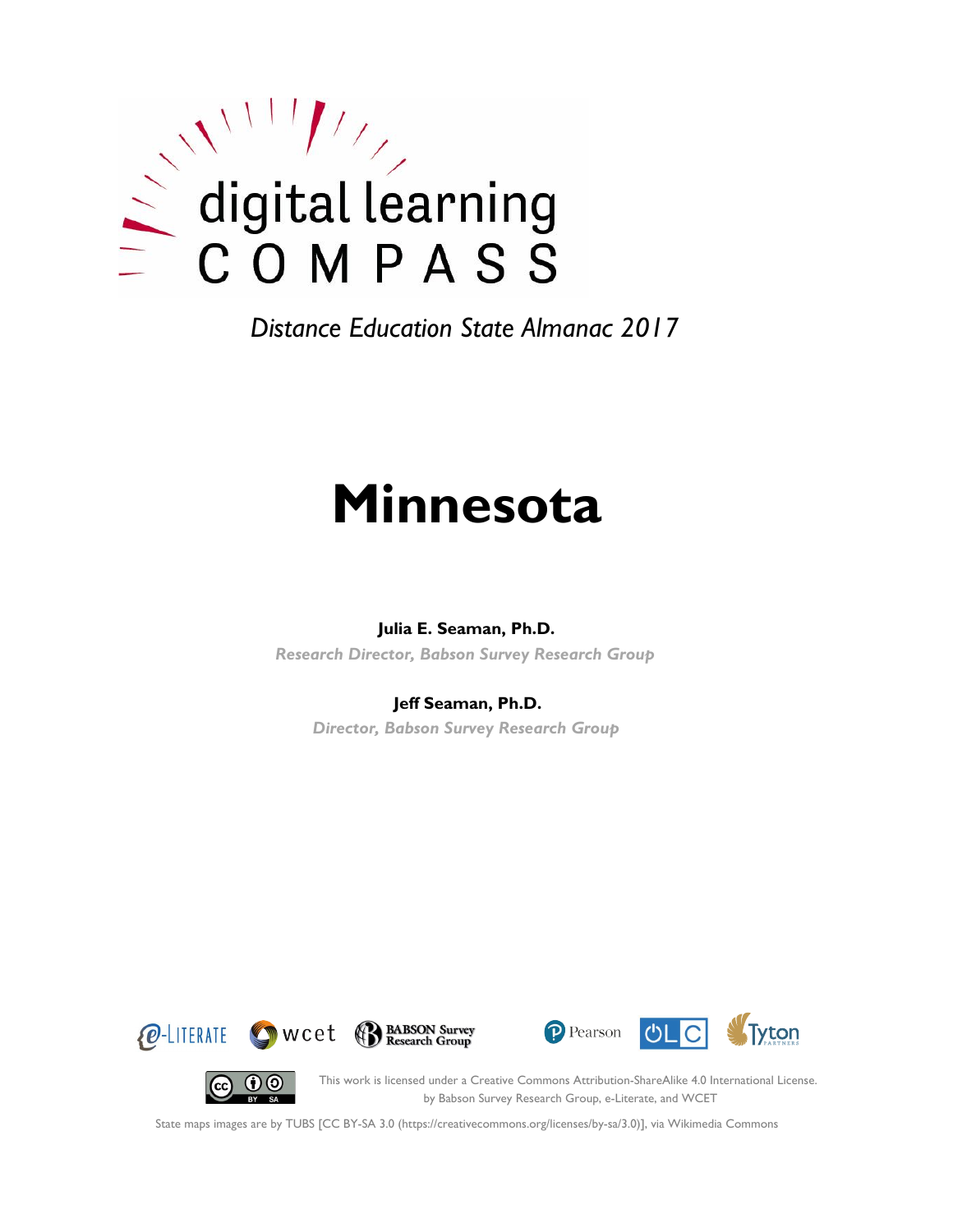| <b>Minnesota</b>              |              |                  |  |
|-------------------------------|--------------|------------------|--|
|                               | <b>State</b> | % of<br>National |  |
|                               |              |                  |  |
| <b>Population</b>             | 5,519,952    | 1.7%             |  |
| <b>18-55 Population</b>       | 2,539,178    | 1.7%             |  |
| <b>Number of Institutions</b> | 116          | 2.4%             |  |
|                               |              |                  |  |

 Minnesota has 116 degree-granting higher education institutions, which represent 2.4% of all such institutions in the United States. These institutions enrolled a total of 427,948 students as of fall 2015 (310,390 of which are studying at the undergraduate level and 117,558 at the graduate level). The fall 2015 figure is a decrease of 22,345 students (or -5.0%) from the number enrolled in the fall of 2012.

 Among the total student body, 183,697 (101,070 undergraduates and 82,627 graduate students) were taking at least one course at a distance. This is 42.9% of the enrolled student body, which is higher than the national average rate of 29.7%. The number of students taking distance education courses in the state increased by 7,615 (or 4.3%) between fall 2012 and fall 2015. This is lower than the national level of growth of 11.0%.

 126,149 students in Minnesota are taking all of their courses at a distance, made up of 47,732 undergraduates and 78,417 graduates. This represents 29.5% of all students enrolled in the state, a rate that is higher than the national average of 14.3%. A total of 33,224 (or 26.3% of these exclusively online students) live in Minnesota, the remainder come from outside of the state. This rate is lower than the national in-state average of 55.1%.

 The number of students that take any of their courses on campus, including those who take all of their courses on campus and those who take a mix of on-campus and distance courses, is 301,799, or 70.5% of the total student enrollment in Minnesota. This number represents a decrease in proportion on campus from the four years prior (73.6% from 331,393 students in 2012). The -3.1% rate is a larger change than the national 1.7% decrease.

|                    |                        | <b>Total</b> |                        | Undergraduate |                        | <b>Graduate</b> |                        |
|--------------------|------------------------|--------------|------------------------|---------------|------------------------|-----------------|------------------------|
|                    |                        | All Students | Any<br><b>Distance</b> | All Students  | Any<br><b>Distance</b> | All Students    | Any<br><b>Distance</b> |
|                    | Total                  | 427,948      | 183,697                | 310,390       | 101,070                | 117.558         | 82,627                 |
|                    | Private for-profit     | 100,904      | 95,222                 | 29,155        | 23,934                 | 71.749          | 71,288                 |
| Control            | Private not-for-profit | 70,857       | 13,092                 | 49,222        | 6,074                  | 21,635          | 7,018                  |
|                    | <b>Public</b>          | 256,187      | 75,383                 | 232,013       | 71,062                 | 24,174          | 4,321                  |
| <b>Type</b>        | 2 to 4-year            | 123,679      | 43,965                 | 123,679       | 43,965                 | 0               | 0                      |
|                    | 4-year or more         | 304,269      | 139,732                | 186,711       | 57,105                 | 117,558         | 82,627                 |
|                    | Under 1,000            | 15,681       | 4,648                  | 11,437        | 3,431                  | 4,244           | 1,217                  |
| <b>Instutional</b> | $1,000 - 4,999$        | 101,913      | 29,899                 | 92,041        | 25,685                 | 9,872           | 4,214                  |
| <b>Enrollment</b>  | $5,000 - 9,999$        | 120.077      | 41,559                 | 113,285       | 39.079                 | 6.792           | 2,480                  |
| <b>Size</b>        | 10,000 - 19,999        | 52,435       | 10,390                 | 43,482        | 8,566                  | 8,953           | 1,824                  |
|                    | 20,000 and above       | 137,842      | 97,201                 | 50,145        | 24,309                 | 87,697          | 72,892                 |
|                    | Associate's College    | 120,777      | 43,750                 | 120,777       | 43,750                 | 0               | $\mathbf 0$            |
|                    | Baccalaureate College  | 32,605       | 8,629                  | 32,252        | 8,397                  | 353             | 232                    |
| Carnegie           | Doctoral University    | 148,266      | 97,914                 | 56,288        | 24,403                 | 91,978          | 73,511                 |
|                    | Master's College       | 114,067      | 30,836                 | 92,796        | 23,157                 | 21,271          | 7,679                  |
|                    | Specialized            | 11,863       | 2,521                  | 7,998         | 1,340                  | 3,865           | 1,181                  |
|                    | Unassigned             | 370          | 47                     | 279           | 23                     | 91              | 24                     |

## **Overall and Distance Enrollment - 2015**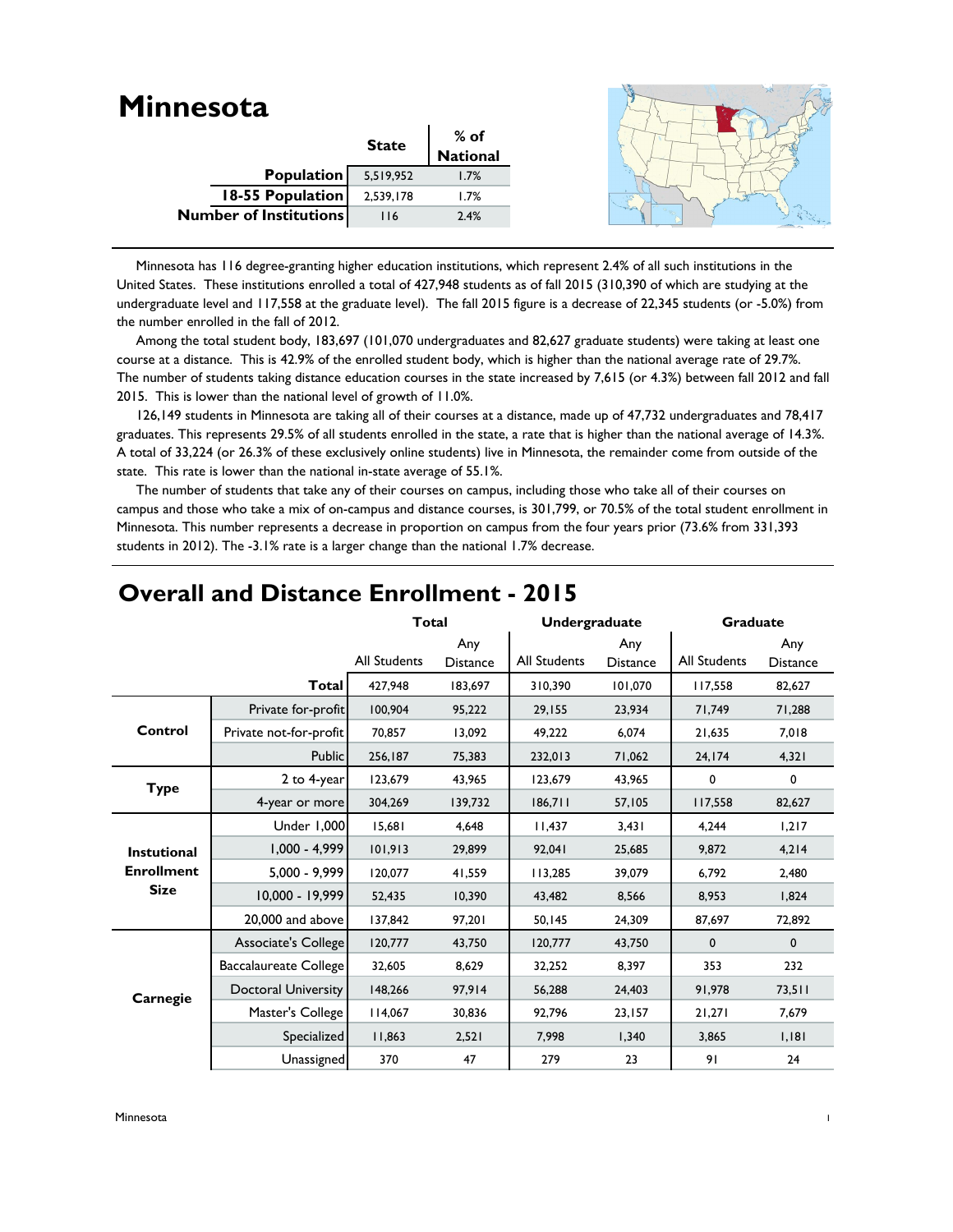

## **Distribution of Total Student Enrollment**



## **On-Campus Students**



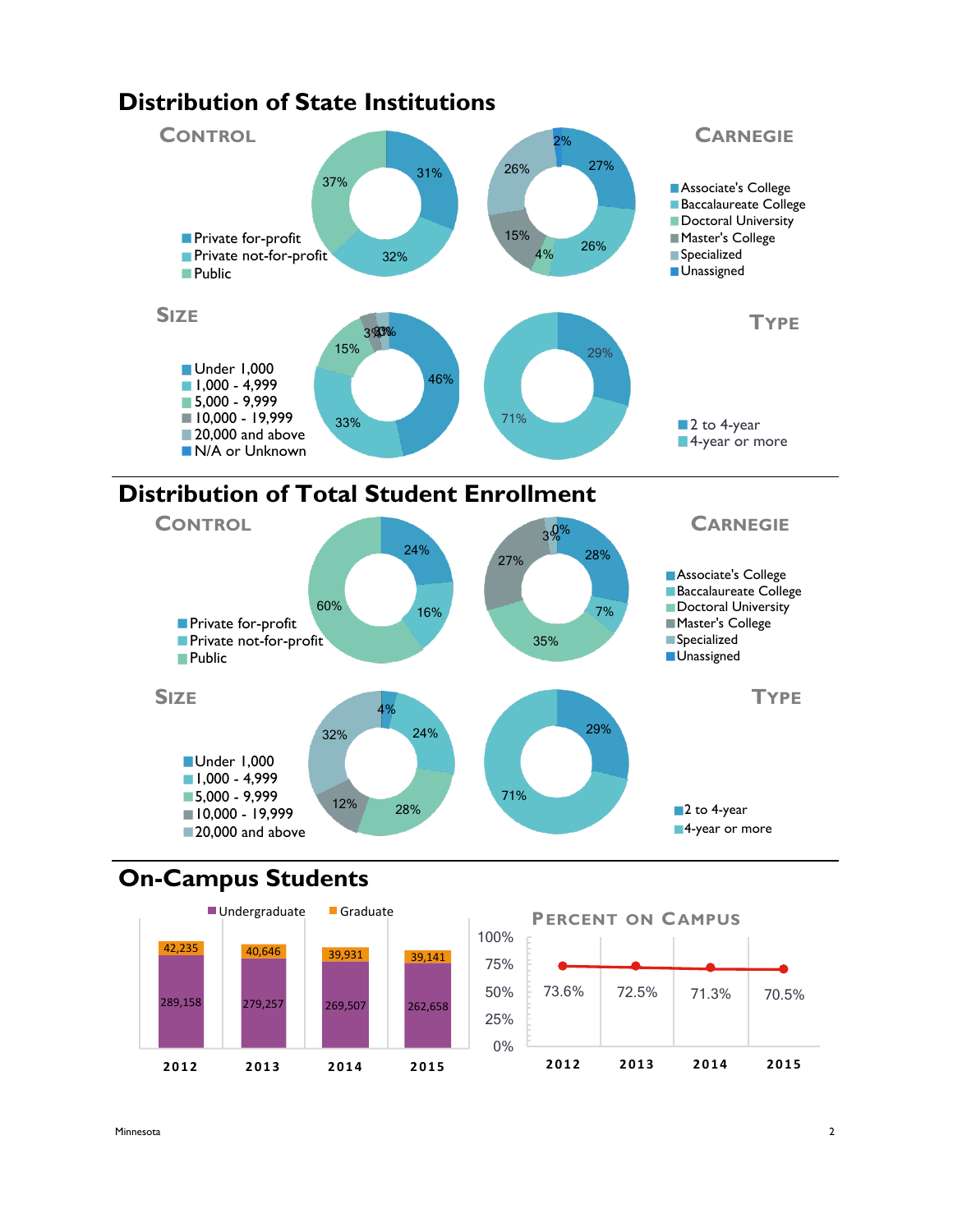#### **Distribution of Distance Student Enrollment** 52% 7% 41% **CONTROL Private for-profit Private not-for-profit Public** 24% 76% **TYPE** ■ 2 to 4-year ■4-year or more 2% 16% 23% 6% 53% **SIZE** Under 1,000  $1,000 - 4,999$ 5,000 - 9,999  $10,000 - 19,999$ 20,000 and above 24% 5% 53% 17% 10%% **CARNEGIE Associate's College Baccalaureate College** Doctoral University ■ Master's College **Specialized Unassigned**

## **Enrollment Trends**



## **Exclusively Distance Student Locations**